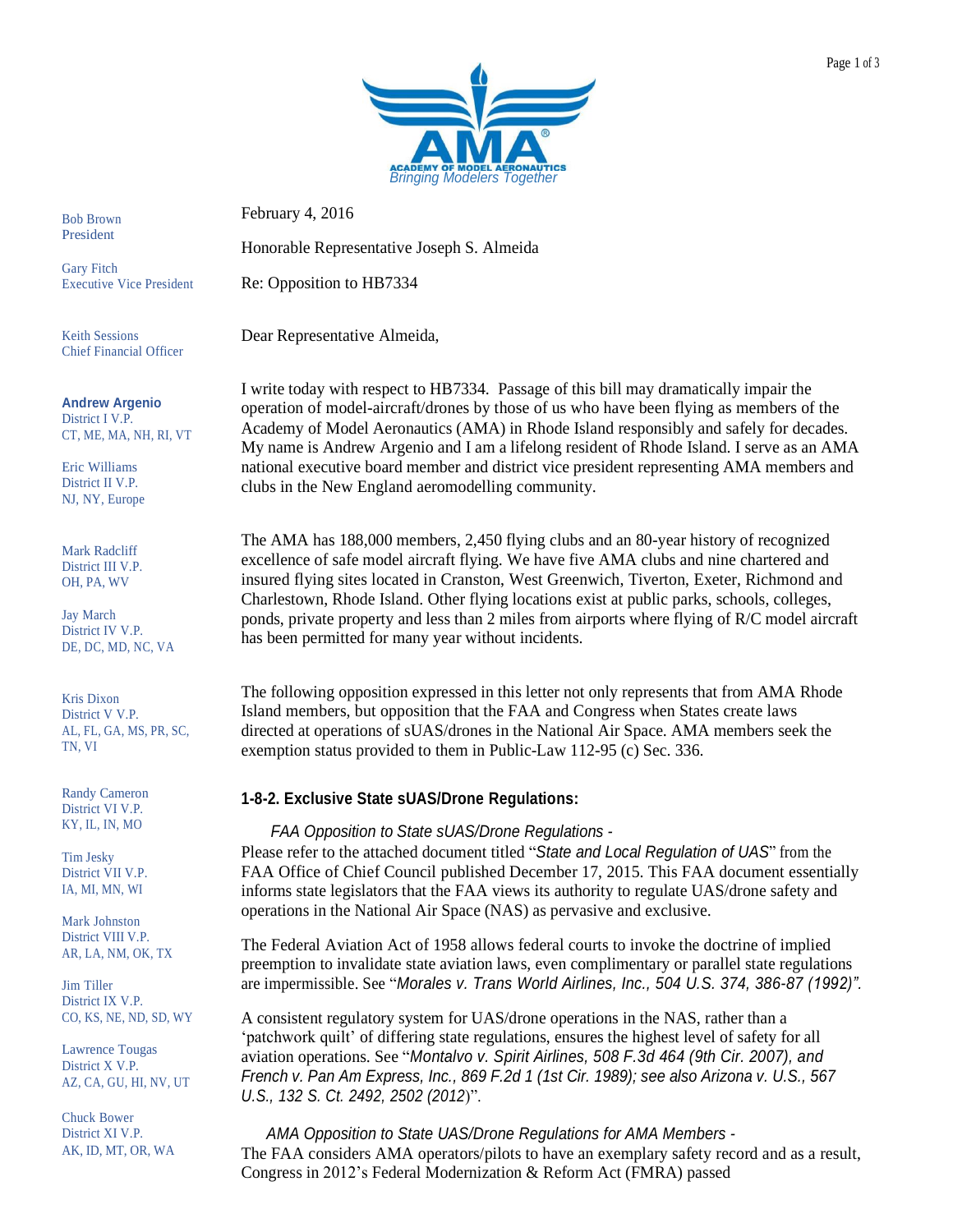**1-8-3. State sUAS/Drone Registration law** for all Unmanned Aircraft or Drones, UAS I.D. Marking and \$15 Registration fee/UAS:

# *FAA Opposition to State sUAS/Drone Registration -*

On December 21, 2015, the FAA "*direct registration rule*" for sUAS/drones became a statutory requirement for all owners of small unmanned aircraft (UAS) weighing more than 0.55 pounds and less than 55 pounds to register with the FAA before February 19, 2016 to avoid violating a federal rule.

The attached FAA document also states that *"No state or local UAS registration law may relieve a UAS owner or operator from complying with the Federal UAS registration requirements. Because Federal registration is the exclusive* means for registering UAS for purposes of operating an aircraft in navigable airspace, and no state or local government may impose an additional registration reguirement on the operation of UAS in navigable airspace without first obtaining *FAA approval."*

## *AMA Opposition to State sUAS/Drone Registration for AMA Members -*

AMA member's identification information is registered with the AMA and as of February 19, 2016 AMA members will all be registered with the FAA and have FAA registration markings on all their sUAS/drones.

**1-8-4. State Areas of prohibited sUAS/Drone Operation. –** 5 mi. from T.F. Green, Quonset Point airports & Military Installation, 2 miles from other State airports, medi-vac heli emergency land zones, schools, colleges or universities:

*FAA Opposition to State Laws banning sUAS/drone operation near airports and other landmarks -* The attached FAA document provides a list of state/city laws for which consultation with the FAA is advised. This includes "ordinances banning anyone from operating sUAS/drones within city limits, within the airspace of the city, or within certain distances of landmarks. Federal courts strictly scrutinize state and local regulation of overflight." See "Skysign International, Inc. v. City and County of Honolulu, 276 F.3d 1109, 1117 (9th Cir. 2002."

 *Congresses Opposition to State Laws prohibiting AMA members from operating sUAS/drones near airports -* Public Law 112-95 Sec. (c) 336 allows AMA pilots to operate sUAS/drones within 5 miles of airports when the operator of the aircraft provides the airport authority or air the traffic control tower with prior notice of the operation. AMA members flying from a permanent location within 5 miles of an airport establish a mutually-agreed upon operating procedure with the airport authority. If the airport authority informs AMA pilots that conditions for operation are not permitted at the time, AMA flight operations are immediately curtailed.

 *AMA Opposition to State Laws that prohibited AMA members from operating sUAS/drones near airports -* In the United States, several hundred AMA clubs have a long history of operating safely on or within 2 to 5 miles of airports without incidents. They enjoy this privilege because the clubs and their members are recognized as worthwhile tenants providing a watchful eye, protecting and maintaining the site areas they occupy. Airport managers and security personal have frequently informed the AMA that the presence of AMA clubs in the vicinity of their airports deters those who would operate model aircraft carelessly or unlawfully near their airports.

## *AMA Opposition to State Laws that prohibited AMA members from operating sUAS/drones near public buildings, schools, colleges and universities -*

AMA members have operated sUAS/Drones at events and to train and educate others to be safe and responsible pilots within 0.5 miles of public buildings, schools and colleges for years without incident. AMA members for over 25 years participated in the URI Balloon Festival performing UAS/model aircraft airshows.

> 5161 E. Memorial Drive Muncie, IN 47302-9252 [www.modelaircraft.org](http://www.modelaircraft.org/)